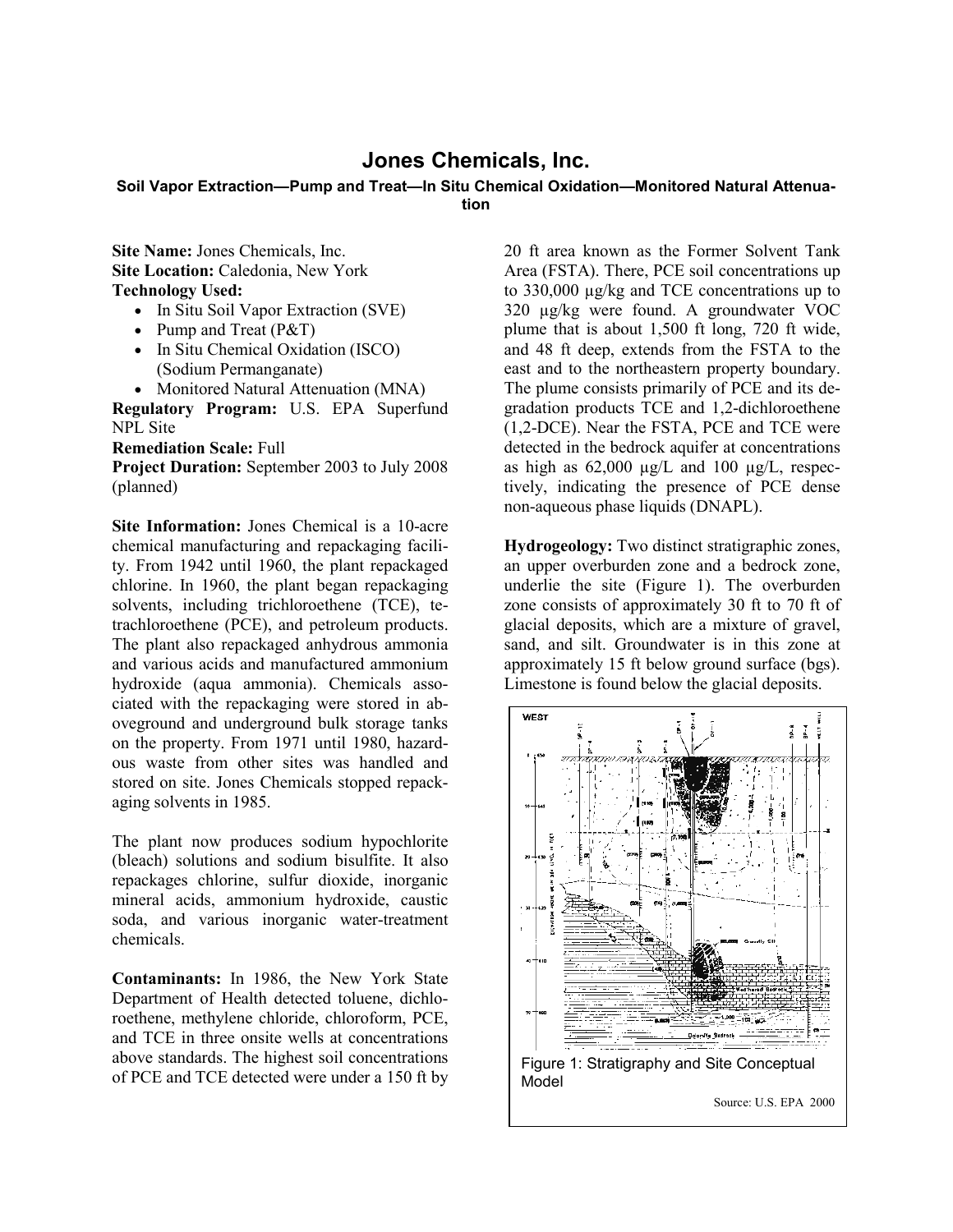The surface of the bedrock slopes steeply to the west. Cores taken at the site indicate that the upper 10 ft of the limestone is highly weathered and fractured. The groundwater yield within the bedrock occurs primarily in the weathered portion and/or through fractures. Near the FSTA, the upper surface of the limestone is approximately 40 ft bgs. There also appears to be an upward vertical gradient indicating flow from the deeper to shallower water-bearing zones.

**Project Goals:** The Record of Decision (ROD) required that the groundwater meet state and federal maximum contaminant levels within a reasonable time to mitigate the potential for chemicals to migrate from soil into groundwater, and to control the migration of affected groundwater into nearby drinking water wells (Table 1).

| Table 1. Soil and Groundwater Remediation<br>Goals |                |             |
|----------------------------------------------------|----------------|-------------|
| Contaminant                                        | Soil           | Groundwater |
|                                                    | (mg/kg)        | $(\mu g/L)$ |
| Tetrachloroethene                                  | 1.4            |             |
| Trichloroethene                                    | 0.7            |             |
| $cis-1,2$                                          | NA             |             |
| Dichloroethene                                     |                |             |
| $trans-1,2-$                                       | 0 <sup>3</sup> | 5           |
| Dichloroethene                                     |                |             |
| 1,1-Dichloroethene                                 | 0.4            | 5           |
| Vinyl Chloride                                     | 0.2            | っ           |

Source: U.S. EPA 2000

**Cleanup Approach:** In May 1996, the facility installed an air stripper to treat the noncontact cooling water from the two onsite production wells that were capturing contaminated groundwater. The air stripper has the capacity to treat up to 500 gallons of water per minute. Monitoring of the discharge water indicated that VOCs were below detection limits after treatment. This system was modified in 2004 with the addition of two new overburden extraction wells, and one new bedrock extraction well. All of the produced water is treated by the existing air stripper and routed to the plant for use as noncontact cooling water.

An in situ SVE system was installed in April 2004 to address soil VOCs in a treatment area of about 100 by 40 ft beneath the FSTA. Four 170 lb granular activated carbon vessels treated the SVE effluent.

In 2005, five overburden and one double-cased bedrock injection wells were installed for ISCO injections. The first sodium permanganate (NaMnO4) injections occurred during the week of July 18. The NaMnO<sub>4</sub> solution was batch mixed in two 330-gallon mix tanks. A drum transfer pump transferred the solution into a mixing tank where the make-up water was added. An injection pressure below 15 psi was used to prevent soil fracturing. Oxidation potential readings taken immediately before the injections, three days after the injections, and one month after the injections indicate that oxidation is occurring in the majority of the sampled wells. In addition, the purple color of the samples from a number of wells indicated the presence of NaMnO4. While VOC levels were reduced in several wells three days after the injections, several samples collected one month following the injections showed a rebound (increase). A second round of NaMnO<sub>4</sub> injections was performed during the week of May 1, 2006. Additional ISCO treatments were repeated in November 2006, May 2007, October 2007, November 2008, November 2009, and November 2010.

The ROD called for MNA of the low levels of PCE in groundwater located outside the FSTA and beyond the influence of the North Well. Sample results in these areas show the presence of natural attenuation indicator parameters (i.e., ferrous iron, sulfide, sulfate, alkalinity, nitrate/nitrite, chloride, and methane).

**Project Results:** The removal of underground and aboveground storage tanks and the installation of the pilot-scale air stripping system reduced the potential for further contamination at the site while investigations leading to the selection of a final cleanup remedy took place. The groundwater extraction and treatment system is fully operational. To date, the air stripper has